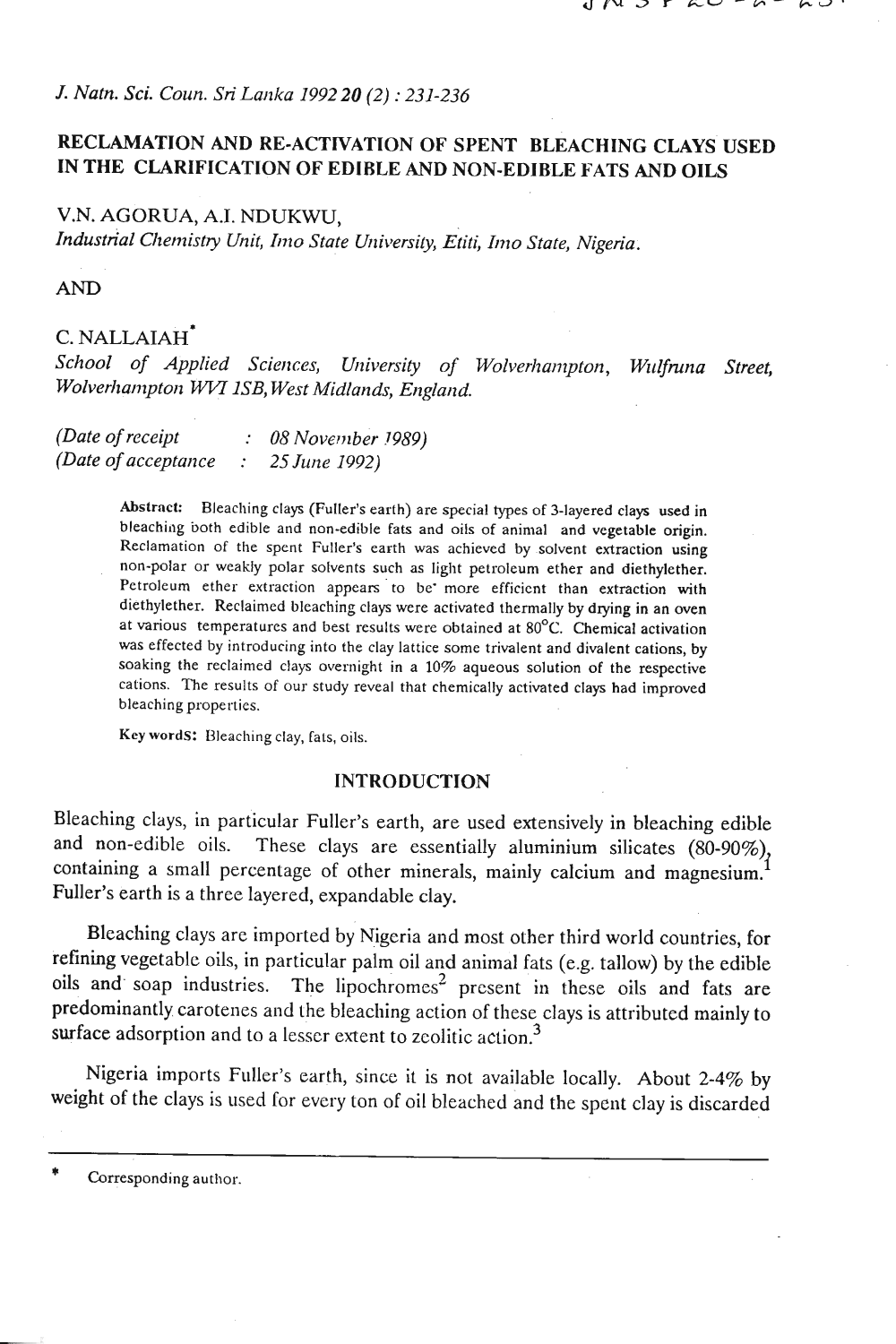after each use, though it retains about 30% (by weight) of oil, which constitutes a waste. With the modern practice of continuous process, rather than batch process, an average industry would use approximately 60 tons of oil per day. Thus simple computation reveals that (36-72) tons of bleaching clays are used and discarded every month and 11-22 tons of oil entrapped in them. Hence reclamation of the spent bleaching clay and the recovery of the oil entrapped in them constitutes an economicaliy viable process.

## **METHODS AND MATERIALS**

The spent Fullers earth used was obtained from Lever Brothers (Nigeria) Ltd., Aba, Imo State, Nigeria. The palm oil used was crude palm oil readily available in the local markets in Imo State, Nigeria. Chemicals and solvents used in this study were all reagent grade, purified by recrystallization or distillation as appropriate. Soxhlet extractions of the spent Fuller's earth were carried out using a conventional extractor.

Soxhlet extraction of spent Fuller's earth: Spent Fuller's earth (100.0g) was extracted with dry diethyl ether or petroleum ether (40-60°C, 250cm<sup>3</sup>) using a soxhlet extractor until the extract was colourless (i.e. no more colour could be extracted). The extract was evaporated using a rotary evaporator.

Thermal activation: The soxhlet residue was dried in an oven at temperatures ranging from  $80^{\circ}$ C to 120<sup>°</sup>C for periods of approximately 15 h.

Chemical activation: This was carried out on the clays (both recovered and virgin clays) by soaking about 2.0g of the earth in 10% aqueous solution (20cm3) of each of the cations. Either the chlorides or sulphates of these cations were used. The clays were soaked overnight and filtered. The residue was washed free of chloride or sulphate as appropriate. The washed clay was then dried in an oven at  $80^{\circ}$ C for 15 h.

Bleaching of crude palm oil: The activated clay (2.0g) was transferred into a beaker  $(25cm<sup>3</sup>)$  and crude palm oil (5 cm<sup>3</sup>) was added. The mixture was stirred well with a glass rod and heated carefully for five minutes at a temperature of  $210-215^{\circ}$ C, care being taken to avoid charring of the oil.

Preparation of colour standards: Crude palm oil  $(1cm<sup>3</sup>)$  was made up to  $10cm<sup>3</sup>$  in  $CC1<sub>4</sub>$ , giving a 0.1 dilution. A known volume of this solution (1cm<sup>3</sup>) was withdrawn using a grade A pipette and made up to  $10 \text{cm}^3$  with CC1<sub>4</sub>. The same pipette was used throughout the study for consistency. This gave a 0.01 dilution. A series of solutions of crude palm oil in  $CC1<sub>4</sub>$ , varying in the intensity of their colours were produced by appropriate serial dilution, to cover the range of colours prcduced in the bleaching operation.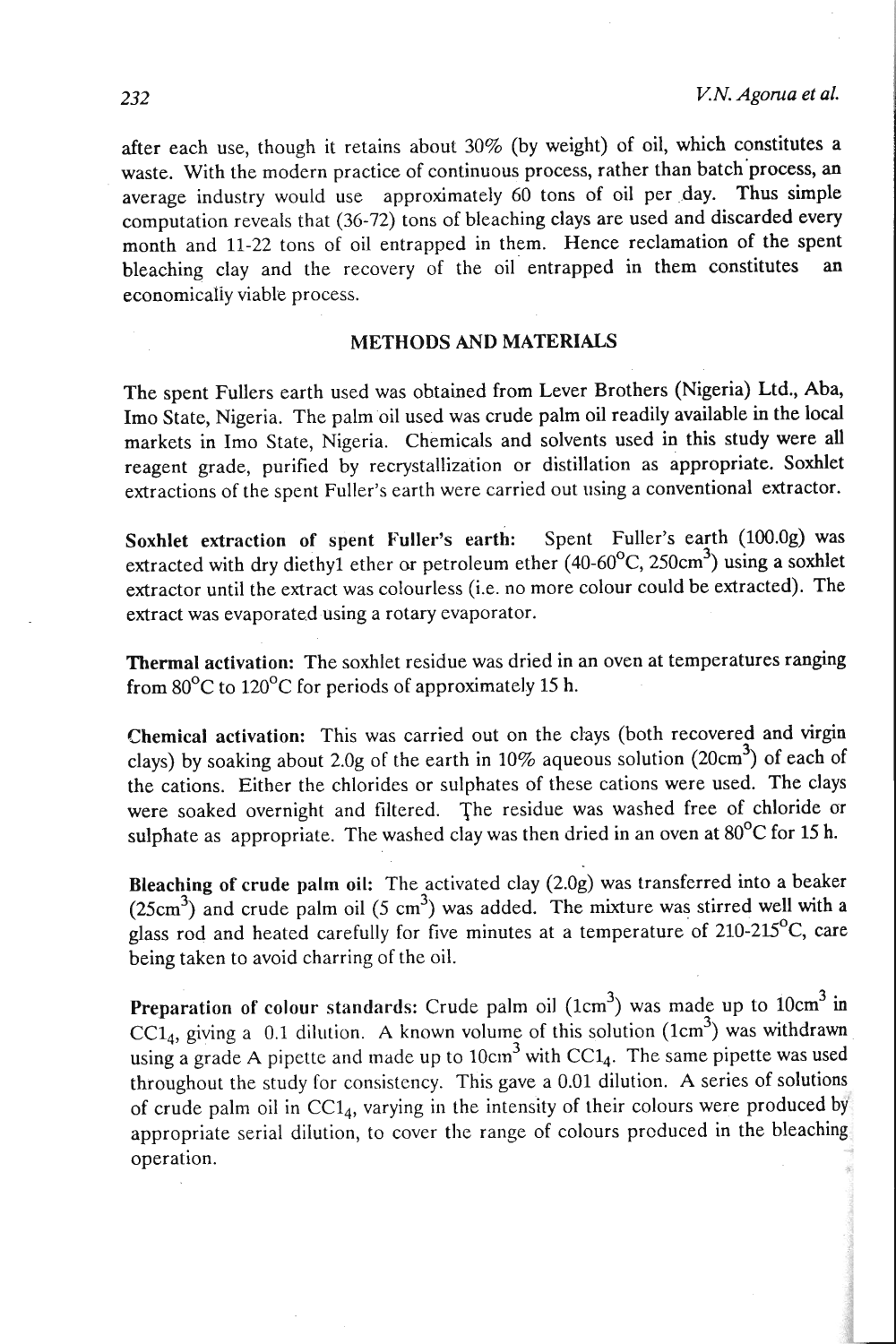#### **RESULTS AND DISCUSSION**

Reclamation of spent bleaching clays was carried out using a soxhlet extractor, with either diethyl-ether or light petroleum ether 40-60' C as the solvent. Our studies reveal that light petroleum ether is a better solvent for such extractions than diethyl ether since extraction with the former took 5-6 h while with the latter it took about 9h.

The recovered oil solidified at room temperature. This was not unexpected because tallow and palm kernel oils were used by Lever Brothers (Nigeria) and these are solids at ambient temperature.

The recovered clays were re-activated by drying in an oven at  $80^{\circ}$ ,  $100^{\circ}$  and  $120^{\circ}$ C respectively. It has been established that the presence of a certain critical amount of water (6.62% by wt)<sup>4</sup> in the earth is necessary for optimum bleaching. This critical water level can only be achieved by adequate control of temperature (and time) of the thermal reactivation of the earth. Thermally reactivated clays were used in bleaching crude palm oil, care being exercised to avoid charring of the oil. The bleaching effects of the activated clays were determined by comparing the colour of the bleached palm oil against colour standards prepared by serial dilution of crude palm oil in CC4. The results of such studies are represented in Table-1 and reveal that the recovered clays activated at 80°C exhibited better bleaching properties than those dried at higher temperatures.

| Earth:Oil                                                       | Colour match $(x10^{-3})$<br>$80^{\circ}$ $\sim$ | $100^{\circ}$ C*         | $120^{\circ}$ C*         |
|-----------------------------------------------------------------|--------------------------------------------------|--------------------------|--------------------------|
| 1:1<br>2.<br>$\cdot$ 1:2<br>3.<br>1:3<br>4.<br>1:4<br>5.<br>1:5 | 1.5<br>1.5<br>2.0<br>2.0<br>2.5                  | 1.5<br>2.0<br>3.0<br>4.0 | 2.0<br>2.5<br>3.0<br>3.0 |

Table 1 : Colour match of regenerated and thermally activated Fuller's Earth

(\* **Drying temperature)** 

It has been reported that drying of clays improves the bleaching properties, but completely dehydrated samples loose their bleaching effect. Best results are obtained when the water content is between 5-10%. However, heating clays such as Fuller's earth to temperatures up to 300-800°C causes no serious structural changes of the clays.<sup>5,6</sup> The only effect, therefore, will be on the volatile materials, in particular, water.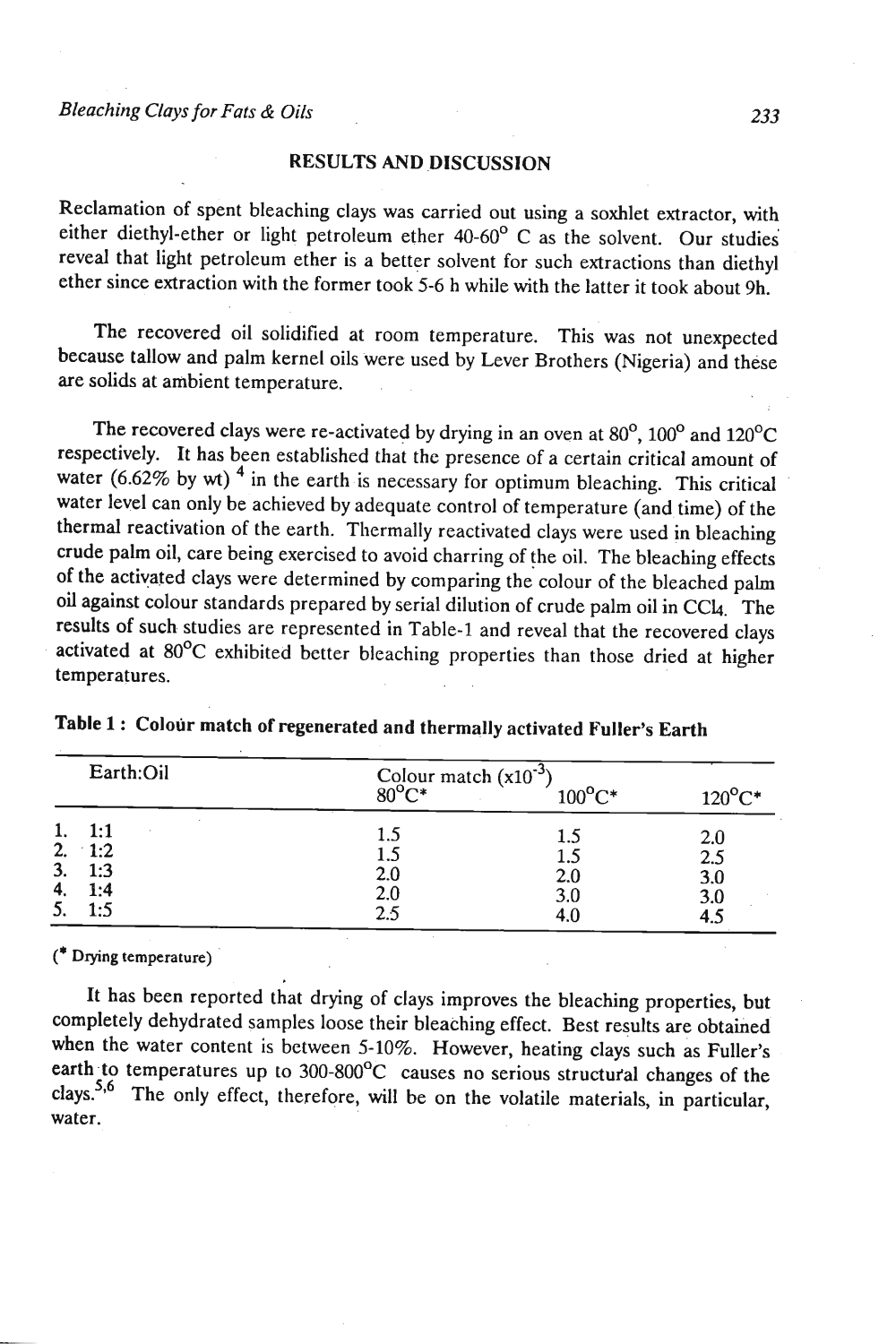Chemical activation of reclaimed clays was carried out by soaking the clays in a 10% aqueous solution of the cations such as  $A1^{3+}$ ,  $Fe^{3+}$ ,  $Ni^{2+}$ ,  $Mg^{2+}$  and  $Co^{2+}$ respectively. Either the chlorides or sulphates of these cations were used.

The chemically activated clays were dried at  $80^{\circ}$ C for 5 h and the bleaching effects of the activated clays were determined in a manner exactly similar to those used for thermally activated clays.

| Cation                   | Colour match $(x10^{-3})$ |                             |
|--------------------------|---------------------------|-----------------------------|
|                          | Virgin Fuller's earth     | Reclaimed Fuller's<br>earth |
| A1<br>1.                 | 0.4                       | 0.4                         |
| $Fe3+$<br>2.             | 0.5                       | 0.4                         |
| $Ni2+$<br>3.             | 0.8                       | 1.2                         |
| $Co2+$                   | 1.5                       | 1.5                         |
| $\frac{4}{5}$<br>Mg      | 1.5                       | 1.5                         |
| 6.<br>Mn <sup>2</sup>    | 2.0                       | 3.0                         |
| $\mathbf{L}^{(*)}$<br>7. | 2.5                       | 3.0                         |

| ال المالي المحمد المحمد المحمد المحمد المحمد المحمد المحمد المحمد المحمد المحمد المحمد المحمد المحمد<br>المحمد المحمد المحمد المحمد المحمد المحمد المحمد المحمد المحمد المحمد المحمد المحمد المحمد المحمد المحمد المحم | Table 2: Colour matching results for regenerated and chemically activated Fuller's |
|------------------------------------------------------------------------------------------------------------------------------------------------------------------------------------------------------------------------|------------------------------------------------------------------------------------|
|                                                                                                                                                                                                                        | Earth                                                                              |

 $(^*$ Only thermal activation)

It is quite clear from the results presented in Tables 1 and 2 that chemically activated clays, both virgin and reclaimed, have better bleaching properties than the unactivated ones (i.e. both virgin and reclaimed clays). It is also apparent that the bleaching effects of chemically activated clays differ considerably, depending on the type of cations used. Among the cations studied, trivalent cations such as  $AA^{3+}$  gave better results than divalent cations. Although  $A1^{3+}$  and  $Fe^{3+}$  have the same ionic charge, the former cation gave better results than the latter, indicating that not only the ionic charge is relevant, but also the size of the ions concerned. The charge to size ratio of ions used in this study are presented in Table 3. It is pertinent to point out that chemical activation of the reclaimed clays was carried out using aqueous solutions of the respective cations and hence the ionic radii of hydrated cations would have been more relevant in determining the charge to size ratio. However, such data are not available in the literature but the limiting ionic mobilities in aqueous solutions of these cations are reported<sup>7</sup> and these values are directly related to the hydrated cationic radii. However, these follow generally the same order as the unhydrated cationic radii.

**CP**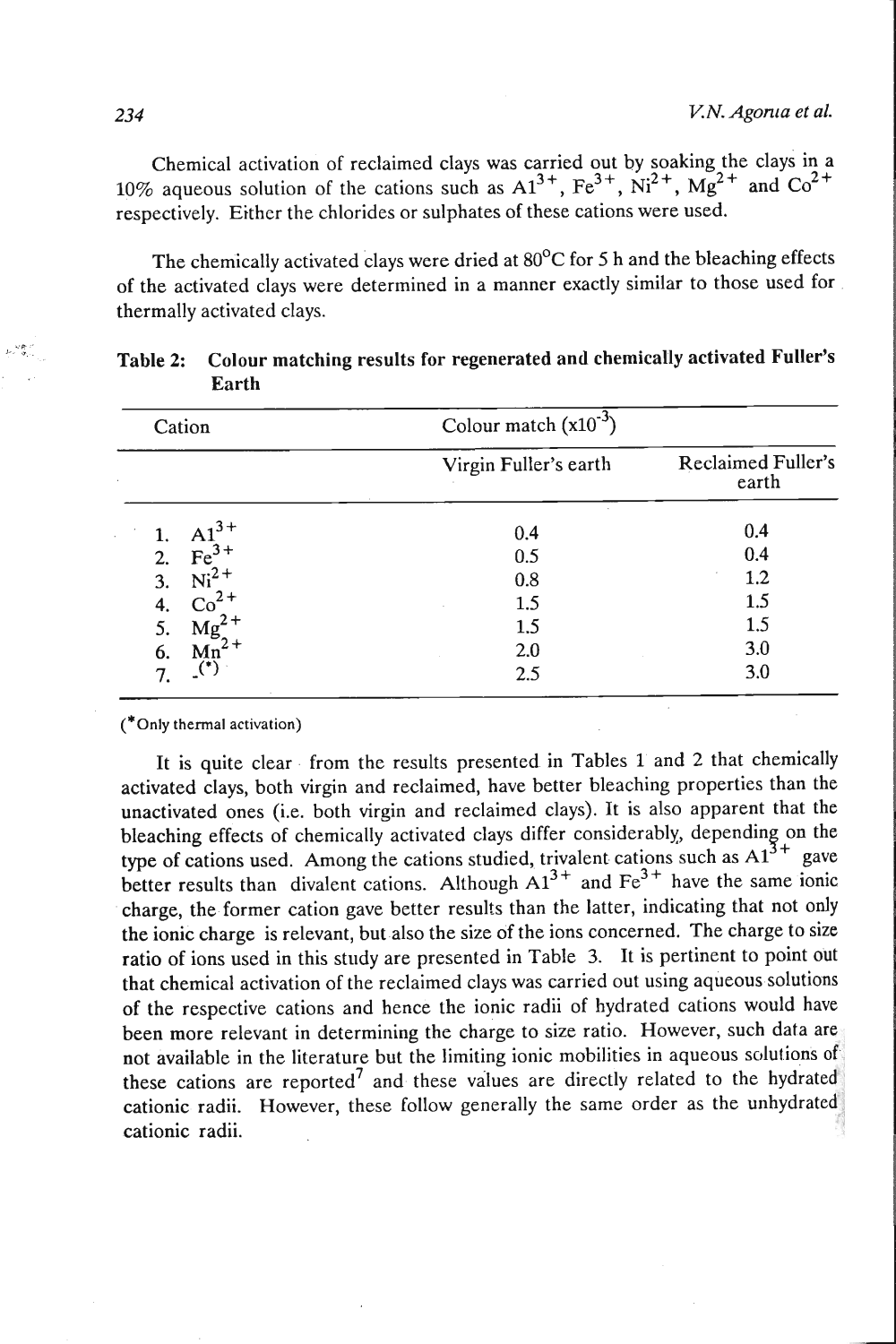| Cation                  | Ionic Radius<br>(nm) | Charge/size |
|-------------------------|----------------------|-------------|
| $A1^{3+}$               | 0.051                | 58.82       |
| $Fe3+$<br>2.            | 0.064                | 46.89       |
| $Ni2+$<br>3.            | 0.069                | 28.99       |
| Co<br>4.                | 0.072                | 27.78       |
| 5.<br>Mg                | 0.066                | 30.30       |
| $\overline{Mn}^2$<br>6. | 0.080<br>٠           | 25.00       |

|  | Table 3: Charge to size ratio of cations used in the study |
|--|------------------------------------------------------------|
|--|------------------------------------------------------------|

It can be seen (Table 3) that  $A1^{3+}$  has the highest charge to size ratio and that for Fuller's earth, the bleaching effect increases with increase in charge/size ratio. The bleaching action of clays is predominantly due to adsorption of carotenes. Both the carotenes and the oil are potential substrates which compete for adsorption on the available sites in the clay. Carotenes will be preferentially adsorbed because of the higher number of double bonds present in them, compared to those in the oil. Thus, more or less selective adsorption of carotenes takes place. With ions of similar or identical size, the higher the ionic charge, the greater the adsorption of carotenes (i.e. bleaching action of clays increases with the ionic charge of the cation).

Work is in progress to determine the effect of other variable parameters such as the concentration of salt solution, length of soaking time etc., on the bleaching effect.

## Acknowledgements

The authors thank Lever Brothers (Nigeria) Ltd. for providing the spent Fuller's earth .ad Professor Ike Azogu and Dr J.J. Cox for useful discussions.

#### References

- 1. Grim R.E. (1968). Structure of Clay Minerals In: *Clay Mineralogy*, (2<sup>nd</sup>ed.), pp 51-121, McGraw-Hill, London.
- 2. Jasperson H. & Pritchard J.L.R. (1965). Facteurs Du Raffmage Et Du Blanchiment De L'huil e De Palme. *Oleagineux* 20(10):609-613.
- 3. Fogle M.E. and Olin H.I. (1933). Clarifying Action of Fuller's Earth. Journal of Industrial and Engineering Chemistry 25 (10) : 1069 - 1073.
- 4. Preston L.N., and Raikes R.M. (1953). *British Patent 696, 943.*